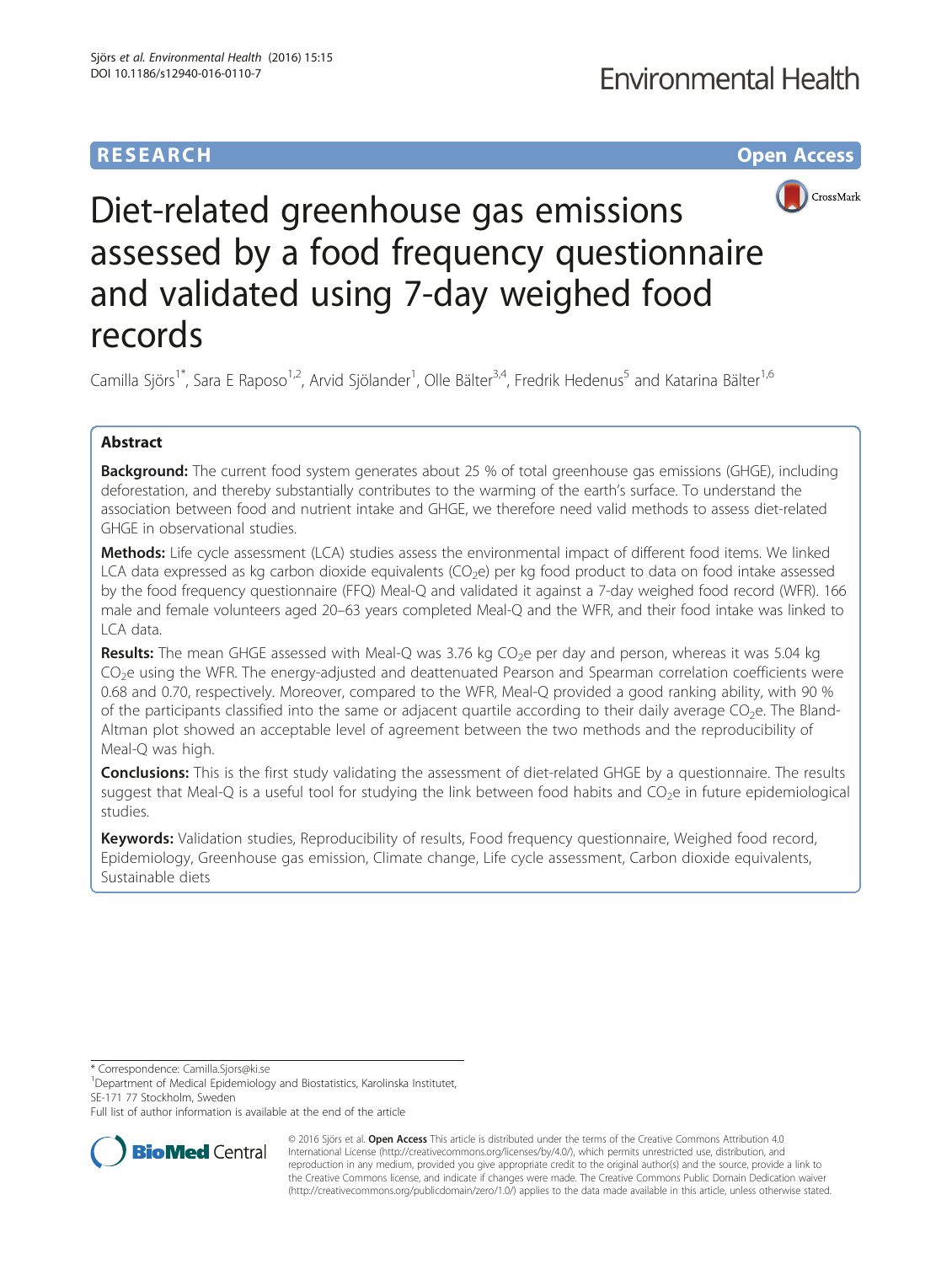## Background

The current production and distribution of food generates about 25% of total greenhouse gas emissions (GHGE), including deforestation, and thereby contributes to the warming of the earth's surface [[1\]](#page-7-0). There are technical mitigation options to reduce GHGE, but dietary shifts will be necessary if the climate target of a maximum 2° temperature increase is to be met with high certainty [\[2](#page-7-0)].

Although a healthy diet associated with low GHGE can meet nutritional requirements and may even bring health benefits compared to food habits with higher GHGE [\[3](#page-7-0)–[7](#page--1-0)], not all low carbon diets are necessarily nutritious or leads to better health than a high carbon diet [[8, 9\]](#page--1-0). Models of health impacts from various dietary scenarios, e.g. cardiovascular disease, cancer and overall mortality, suggest that healthy diets with lower GHGE are in line with general public health goals [[10](#page--1-0)–[12](#page--1-0)]. However, until now, most studies on diet, GHGE and health outcomes are based on theoretical models, and need to be confirmed in observational studies based on habitual food consumption.

In order to study climate-friendly diets, data on dietary intake need to be linked to data on GHGE from life cycle assessment (LCA) studies [[13](#page--1-0)]. This raises the issue of valid dietary assessment methods for studying dietrelated GHGE and health outcomes in large epidemiological studies. Lately, food frequency questionnaires (FFQs) have been used more frequently to estimate dietary GHGE. However, to our knowledge, this is the first study to specifically validate a FFQ's ability to estimate dietary GHGE.

The aim of this study is to validate the assessment of GHGE from diet using a FFQ called Meal-Q compared to a 7-day weighed food record (WFR), as well as to evaluate the reproducibility of Meal-Q.

## Methods

The validation study VALMA (Validation of Methods Assessing diet and physical activity) has been described in detail elsewhere [\[14](#page--1-0)]. In brief, recruitment to the VALMA study took place in April 2009 in Stockholm County, Sweden, through public advertisements to the general population and students at universities. To be included, participants needed to have access to the Internet and an email address, not be trying to lose weight, not be pregnant and not have given birth within the past ten months. In total, 180 healthy male and female volunteers aged 20–63 years were enrolled. All participants provided informed consent. The questionnaires were sent out via e-mail and individual user names and passwords served as identifiers.

During the study, all participants responded to Meal-Q once and completed a 7-day WFR. About half of the

participants were asked to fill out Meal-Q a second time, three weeks after the first, to enable evaluation of reproducibility.

Exclusions were made due to dropout  $(n = 1)$ , illness  $(n = 2)$  and energy underreporting  $(n = 11)$ , leaving 166 participants for validation analyses, and 87 participants for analyses of reproducibility. There were no statistically significant differences in age, body mass index (BMI, kg/m<sup>2</sup> ), education level, fulltime workers, students, nutrition background, smokers and Swedish snuff users between included and excluded participants (data not shown).

The study was approved by the Research Ethics Committee at Karolinska Institutet.

Previous validation studies based on Meal-Q show that the questionnaire performs well regarding energy, macronutrients [\[14](#page--1-0)], fiber and micronutrients [\[15\]](#page--1-0), although there were substantial variations for different nutrients. Crude daily intakes were overall higher in the 7-day WFR compared to Meal-Q. The energy-adjusted and deattenuated correlation coefficients ranged from 0.16 to 0.73, (e.g. 0.18 for energy and 0.33, 0.65 and 0.57 for protein, carbohydrates and total fat, respectively). The proportion of participants classified into the same or adjacent quartile ranged from 69 to 90%, (e.g. 70 % for energy and 76, 82 and 78% for protein, carbohydrates and total fat, respectively).

#### Food frequency questionnaire (FFQ)

Meal-Q is a web-based FFQ assessing habitual dietary intake during the past few months, which includes predefined food items and intake frequencies. Respondents only fill in the food items that they eat at least once a month. The interactive format includes 102–174 food items, depending on the number of follow-up questions. To assess portion sizes of cooked dishes and vegetables the respondents choose between five photos with different amounts for each of the three following food groups: rice/potatoes/pasta, meat/chicken/fish/vegetarian substitutes, and raw/cooked vegetables. Standard portion sizes were used for all other food items.

## 7-day weighed food records (WFR)

At an introductory meeting, the participants received a household scale and oral and written instructions on how to record everything they ate and drank. During the WFR, participants reported their daily food intake through a web-based program covering more than 2000 food items. All WFRs were checked for completeness by the study personnel. Participants also recorded their physical activity by reporting the number of daily steps from a pedometer, as well as activities not captured by pedometers. This information was used to calculate each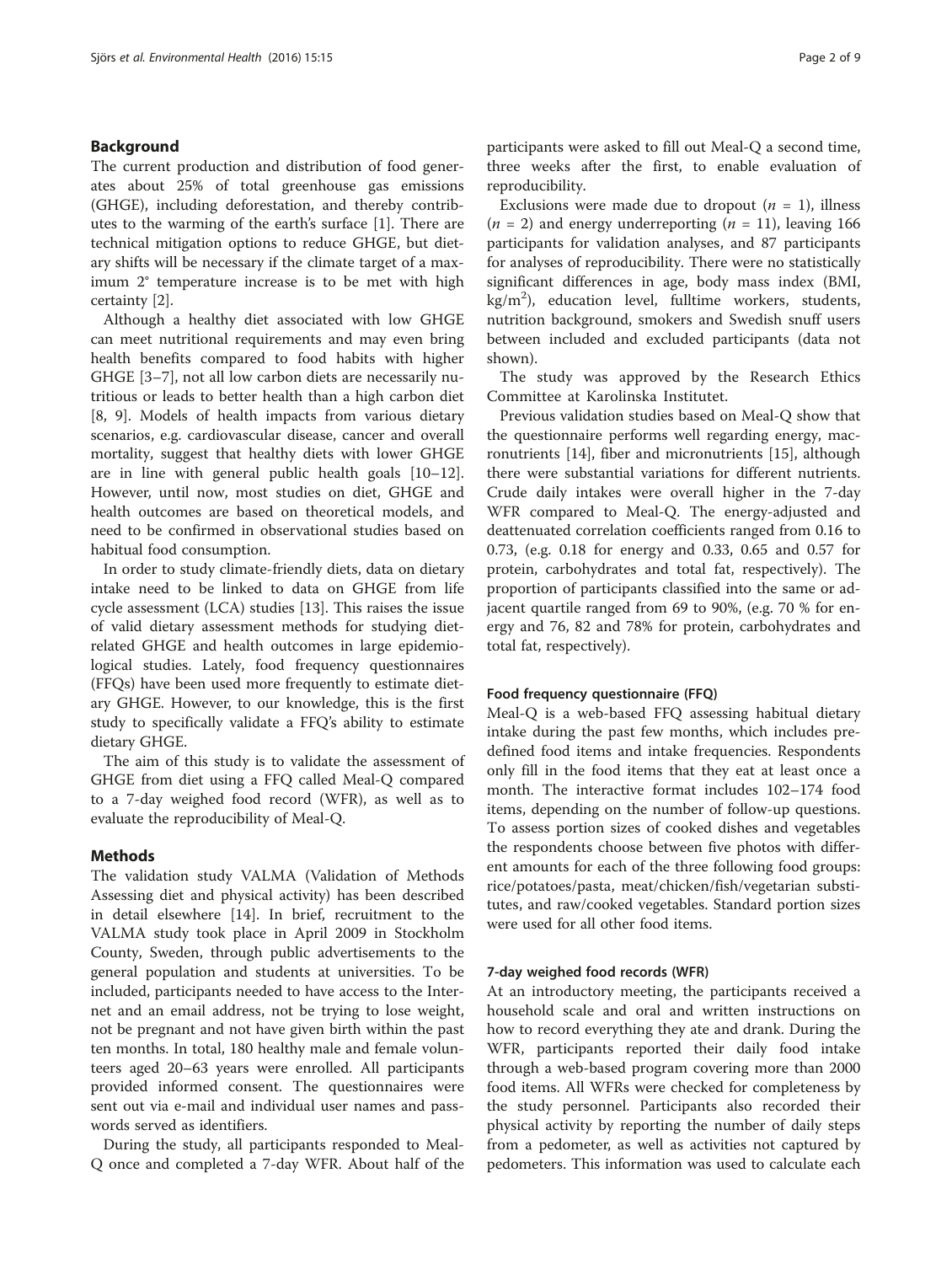participant's physical activity level (PAL) to identify potential under-reporters of energy intake in the WFR.

#### Diet-related GHGE

We collected data from LCA studies for 65 food products or groups aiming at representing the average consumption pattern in Sweden (for LCA data see Additional file [1:](#page-7-0) Table S1).

The main diet-related greenhouse gases are methane, nitrous oxide and carbon dioxide. Methane is emitted from ruminants, rice cultivation and manure management, nitrous oxide from agriculture and manure management and carbon dioxide from transports and energy use during food production and processing.

All LCA studies included GHGE from agriculture and its inputs, and the majority also included emissions up to and including the retail phase. We adjusted all LCA data to include the same system boundaries, for example added standard emission factors from post-farm processes, including processing, packaging, distribution and retail [[16](#page--1-0)]. Emissions after the retail phase (from transports, storing and cooking, as well as from waste management) were not included.

Carbon dioxide, methane and nitrous oxide have different global warming potential (GWP), and their combined effect is often presented as kg carbon dioxide equivalents  $(CO<sub>2</sub>e)$  per kg of food product [[13\]](#page--1-0). The GWP used to calculate the  $CO<sub>2</sub>e$  was 1 for carbon dioxide, 34 for methane and 296 for nitrous oxide [[17\]](#page--1-0).

Portion sizes were reported in the form in which the products were consumed in both Meal-Q and WFR. We therefore recalculated LCA data for appropriate food items to the prepared form, considering both hydration, i.e. cooking of rice, and dehydration, i.e. cooking of meat [\[18](#page--1-0)].

We adjusted for unavoidable food losses (i.e. shell and bone) using data from the Swedish food composition database [\[18](#page--1-0)]. In addition we adjusted for avoidable food losses both before and after food preparation using data from the British Waste and Resources Action Programme [[19\]](#page--1-0) and a FAO report [[20\]](#page--1-0).

To calculate the  $CO<sub>2</sub>e$  for mixed dishes, up to three main food products or groups were weighted using standard recipes. Recipes from the Swedish food composition database were used when available [[18\]](#page--1-0). Thereafter, LCA data on  $CO<sub>2</sub>e$  per kg food item were linked to all food items in Meal-Q and the WFR.

#### Statistical analyses

Descriptive results are presented as means and standard deviations (SD) or numbers of participants (n) and percentages (%). The Wilcoxon-Mann–Whitney test was used to assess potential differences in age and BMI between included and excluded participants

as well as between women and men. Further, Fisher's exact test was used to assess potential differences regarding education level, fulltime workers, students, nutrition background, smokers and Swedish snuff users.

The Goldberg cut-off method [[21\]](#page--1-0) was used to identify energy under-reporters. The cut-off value was calculated using the energy intake from the WFR together with the obtained PAL values from the physical activity record.

The residual method was used to adjust  $CO<sub>2</sub>e$  for total energy intake and a constant (the  $CO<sub>2</sub>e$  at the mean energy intake from Meal-Q) was added to the residuals [[22\]](#page--1-0). Means, medians and interquartile ranges (IQRs) of crude and energy-adjusted  $CO<sub>2</sub>e$  were compared between Meal-Q and the WFR. To test the ranking agreement and magnitude of misclassification of Meal-Q compared to the WFR, quartile cross-classifications were used. Participants were divided into quartile categories of crude and energy-adjusted  $CO<sub>2</sub>e$  and the proportion of participants classified into the same, adjacent, and extreme quartiles were calculated. To evaluate absolute agreement and potential differences in bias within the  $CO<sub>2</sub>e$  range, the method of Bland and Altman was used, where the differences in  $CO<sub>2</sub>e$  between Meal-Q and WFR were plotted against the average of the two methods [[23\]](#page--1-0). The plot provides a measure of variation represented by the limits of agreement, i.e.,  $\pm 2$  SD of the mean difference. Besides the Bland-Altman plot, a scatter plot was also used as graphical evaluation of the associations.

Spearman and Pearson correlation coefficients were used to measure the degree of association between Meal-Q and the WFR. For Pearson correlation coefficients the data were log transformed to improve the normality of the distribution. To remove effects of withinperson variation in the WFR, Pearson and Spearman correlation coefficients were deattenuated, using the formula of Beaton et al. [[24\]](#page--1-0) and Liu et al. [\[25](#page--1-0)]. The method of Willett and Rosner [\[26](#page--1-0)] was used to produce confidence intervals. The Wilcoxon signed rank test was used to test for differences between the methods.

Crude and energy-adjusted  $CO<sub>2</sub>e$  were compared between the first and second Meal-Q using the mean, median and IQRs. To evaluate the reproducibility, crude and energy-adjusted quartile cross-classifications of the first and second Meal-Q were made, as well as a scatter plot and a Bland-Altman plot. The Wilcoxon signed rank test was used to test for differences between the methods [[23](#page--1-0)]. In addition, one-way ANOVA with random effects was used to compute intraclass correlation coefficients (ICCs) [\[27](#page--1-0)].

The significance level was set to  $\alpha$  = .05. All *p*-values were two-sided. Analyses were performed using STATA 13.1 (STATA Corporation, College Station, TX, USA).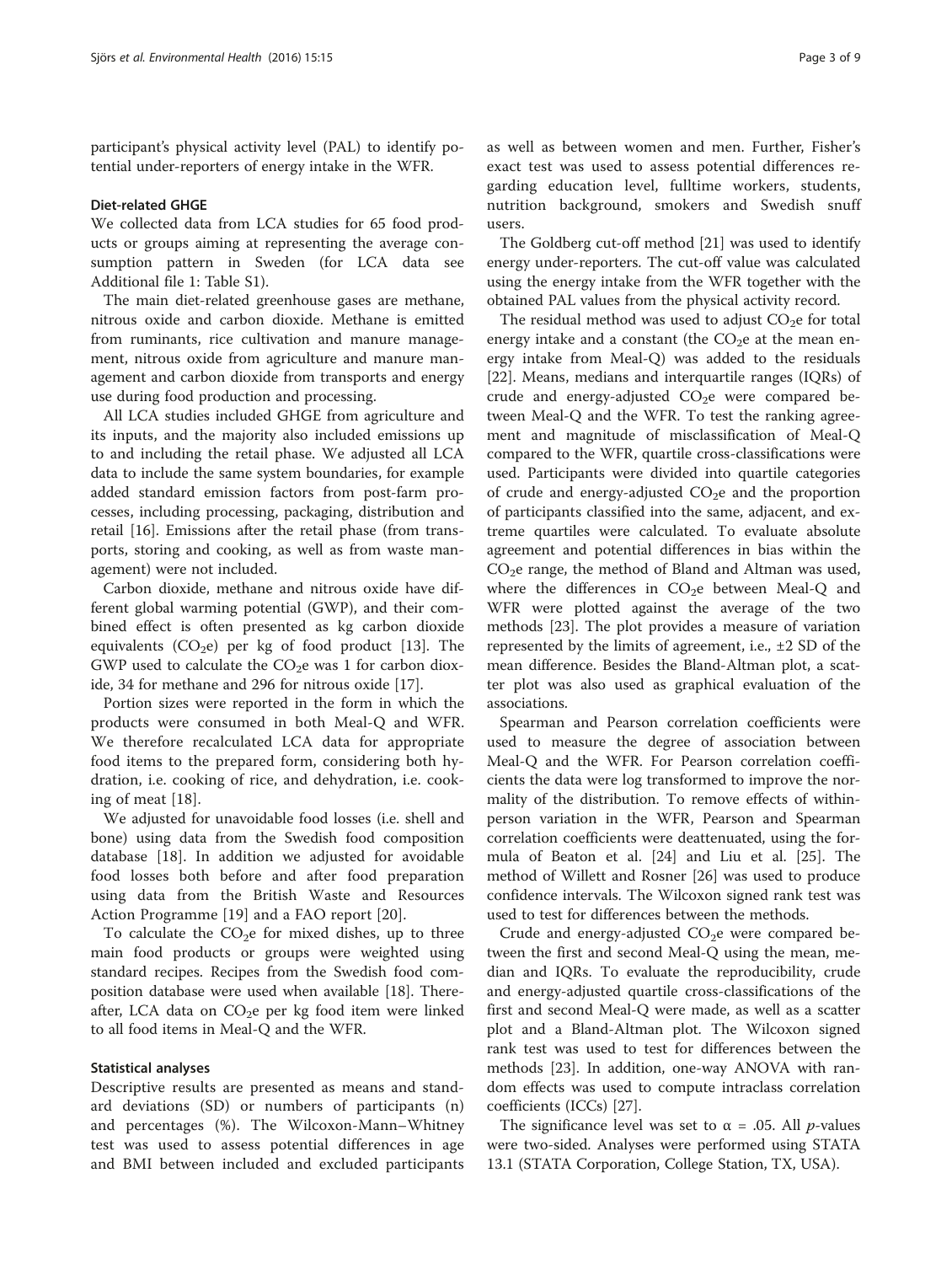#### Results

The characteristics of the participants are shown in Table 1. The mean age was 33 years, a majority of the participants had more than 12 years of education and almost 60 % were students. Women had a lower BMI than men (22.9 vs 23.8) and more men than women used Swedish snuff. There were no statistically significant differences between gender with regards to age, education, working full time, students, nutrition background or smoking.

The GHGE assessed by the WFR was 5.04 kg  $CO<sub>2</sub>e$ and statistically significantly higher than the 3.76 kg  $CO<sub>2</sub>e$  assessed by Meal-Q (Table 2). When participants were divided into quartiles according to their crude and energy-adjusted daily average  $CO<sub>2</sub>e$ , 42.8 and 47.6 % of the participants were classified into the same quartile. The proportions classified into the same or adjacent quartile were 81.3 and 90.4 % respectively for crude and energy-adjusted daily average  $CO<sub>2</sub>e$ , while 3.6 and 0.6 % were classified into extreme quartiles.

A scatter and a Bland-Altman plot of energy-adjusted daily  $CO<sub>2</sub>e$  assessed with Meal-Q and WFR are displayed in Figs. [1](#page-4-0) and [2](#page-4-0), respectively. The plots visualize to what extent there are differences in assessment of  $CO<sub>2</sub>e$ , comparing Meal-Q to the WFR. The scatter plot showed somewhat lower  $CO<sub>2</sub>e$  by Meal-Q compared to the WFR. The Bland-Altman plot showed that Meal-Q had a daily mean underestimation of about −1.28 kg  $CO<sub>2</sub>e$  and a trend of increasing underestimation with increasing  $CO<sub>2</sub>e$ . The scatter and Bland-Altman plots for crude daily  $CO<sub>2</sub>e$  were similar (see Additional file [1](#page-7-0): Fig. S1 and S2).

Table [3](#page-5-0) shows Pearson and Spearman correlation coefficients. The crude, energy-adjusted, and deattenuated Pearson correlation coefficients were 0.56, 0.67 and 0.68,

Table 1 Characteristics of participants included in the validation analysis ( $n = 166$ )

| Characteristics                   | All         | Women       | Men         |            |
|-----------------------------------|-------------|-------------|-------------|------------|
|                                   | $(n = 166)$ | $(n = 132)$ | $(n = 34)$  |            |
|                                   | Mean (SD)   | Mean (SD)   | Mean (SD)   | $P$ -value |
| Age (years)                       | 32.9 (11.6) | 32.9 (11.9) | 32.6 (10.3) | 0.9106     |
| BMI ( $kg/m2$ )                   | 23.1(3.6)   | 22.9(3.8)   | 23.8(2.2)   | 0.0068     |
|                                   | n (%)       | n (%)       | n (%)       | $P$ -value |
| Education $> 12$ years            | 133 (80)    | 106 (80)    | 27 (79)     | 1.000      |
| Working full time                 | 55 (33)     | 43 (33)     | 12(35)      | 0.839      |
| Student                           | 97 (58)     | 79 (60)     | 18 (53)     | 0.559      |
| Nutrition background <sup>a</sup> | 49 (30)     | 43 (33)     | 6(18)       | 0.097      |
| Smoking <sup>b</sup>              | 11(7)       | 6(5)        | 5(15)       | 0.098      |
| Swedish snuff usebc               | 11(7)       | 4(3)        | 7(21)       | 0.000      |

BMI Body mass index<br><sup>a</sup>Working or studying in the field of nutrition. <sup>b</sup>Data missing for three women.<br><sup>cS</sup>wedish spuff (spus) is a moist nowder tobacco product Swedish snuff (snus) is a moist powder tobacco product

**Table 2** CO<sub>2</sub>e for participants included in the validation analysis

|                 | Crude kg $CO2e$ per day |        | Energy-adjusted kg CO <sub>2</sub> e per day |      |        |        |
|-----------------|-------------------------|--------|----------------------------------------------|------|--------|--------|
|                 | Mean                    | Median | (IOR)                                        | Mean | Median | (IOR)  |
| <b>WFR</b>      | 5.04                    | 4.47   | $(2.67)$ 5.04                                |      | 4.81   | (2.36) |
| Meal-O          | 3.76 3.51               |        | $(1.83)$ 3.76                                |      | 3.55   | (1.69) |
| % of WFR $3$ 75 |                         | - 78   |                                              | 75   | 74     |        |

Mean, median and IQR of daily  $CO<sub>2</sub>e$  for participants included in the validation analysis ( $n = 166$ )

IQR Interquartile range, CO2e Carbon dioxide equivalents, WFR Weighed food record. <sup>a</sup>Meal-Q /WFR. There was a statistically significant difference in CO<sub>2</sub>e between WFR and Meal-Q. Crude  $P = 0.00$ , Energy-adjusted  $P = 0.00$ , for Wilcoxon signed rank test

respectively and the Spearman correlation coefficients were 0.56, 0.69 and 0.70 respectively.

The crude daily mean  $CO<sub>2</sub>e$  assessed with the first Meal-Q was 3.86 kg  $CO<sub>2</sub>e$  compared to 3.87 kg  $CO<sub>2</sub>e$ with the second Meal-Q for the 87 participants included in the reproducibility analysis (Table [4\)](#page-5-0). The differences in crude and energy-adjusted emissions between the first and second Meal-Q were not statistically significant. When participants were divided into quartiles according to their crude and energy-adjusted daily average  $CO<sub>2</sub>e$ with the first and second Meal-Q, 56.3 % and 63.2 % of the participants were classified into the same quartile. The proportions classified into the same or adjacent quartile were 88.5 % and 94.3 % respectively for crude and energy-adjusted daily  $CO<sub>2</sub>e$ , while 2.3 % and 1.1 % were classified into extreme quartiles. Crude and energy-adjusted intraclass correlation coefficients (ICCs) were 0.72 and 0.81 respectively (Table [3](#page-5-0)).

A scatter and a Bland-Altman plot of energy-adjusted daily  $CO<sub>2</sub>e$  from the first and second Meal-Q are displayed in Figs. [3](#page-6-0) and [4](#page-6-0), respectively. The scatter plot showed slightly higher  $CO<sub>2</sub>e$  at higher emissions for the second Meal-Q compared to the first. The Bland-Altman plot showed a near zero mean difference between the questionnaires and equal estimations over the  $CO<sub>2</sub>e$  range. The scatter and Bland-Altman plots for crude daily  $CO<sub>2</sub>e$  were similar (see Additional file [1](#page-7-0): Fig. S3 and S4).

## **Discussion**

Foods associated with high GHGE are mainly meat and dairy products [\[2](#page-7-0)], but there are large variations within these food groups. For example, the  $CO<sub>2</sub>e$  for one kg of beef is almost 48 kg  $CO<sub>2</sub>e$  after taking unavoidable and avoidable waste and food preparation into account. The corresponding value for one kg of poultry is about 4 kg  $CO<sub>2</sub>e$ . Despite the fact that Meal-Q is a relatively short questionnaire, we managed to capture the varying contribution of  $CO<sub>2</sub>e$ from different sources, which is shown in the validation analyses. Also, the good ability to rank individuals according to  $CO<sub>2</sub>e$  makes the method suitable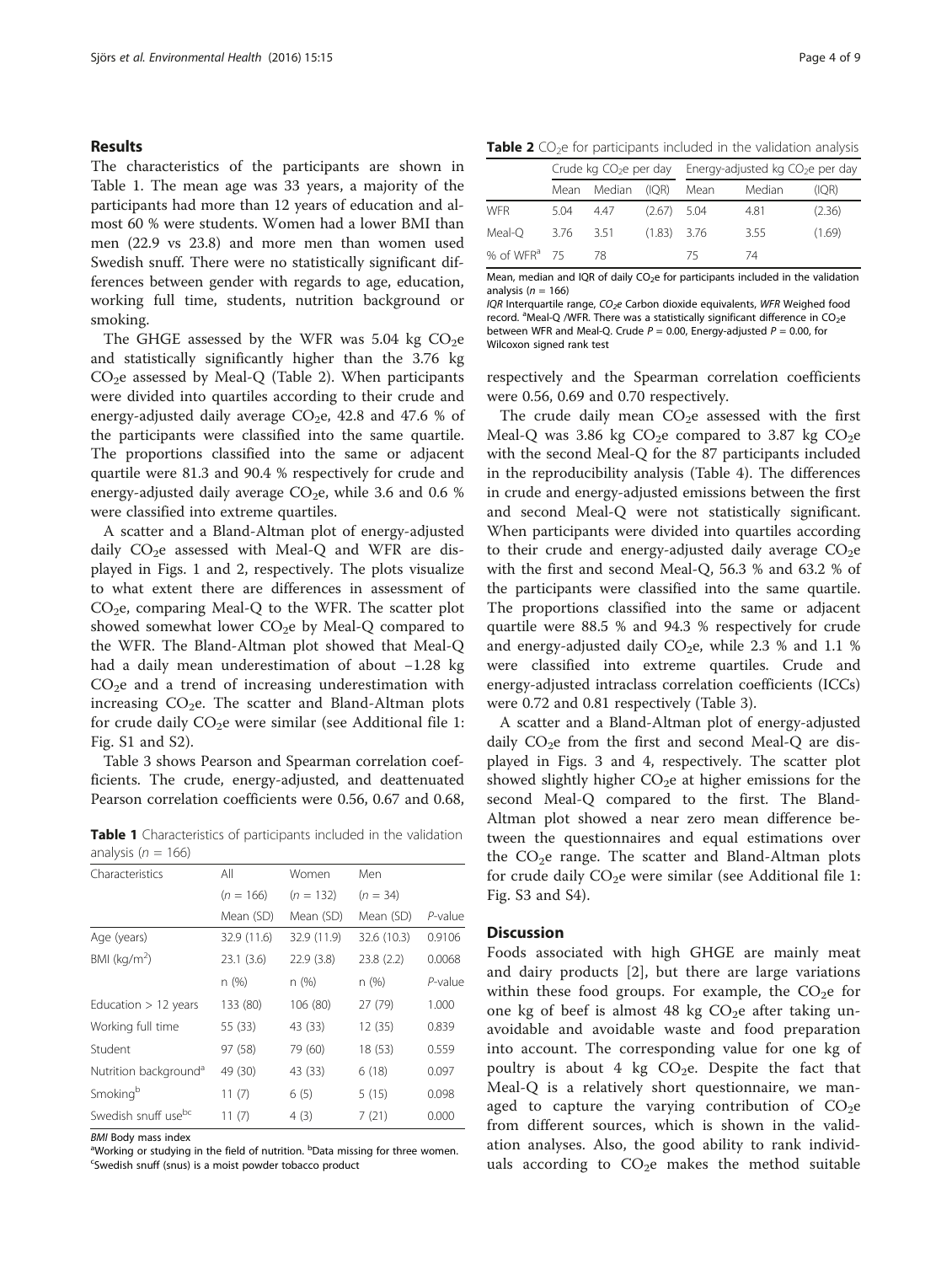<span id="page-4-0"></span>

for future epidemiological association studies, where accurate ranking is more important than the absolute magnitude of exposure [\[22](#page--1-0)]. Furthermore, results from the repeated assessments of Meal-Q show that the method has high reproducibility.

This is the first study validating diet-related GHGE from a FFQ compared to a 7-day WFR, therefore, comparisons with previous studies are difficult. However, there are studies evaluating the assessment of specific food products, such as beef and cheese. Overall, our

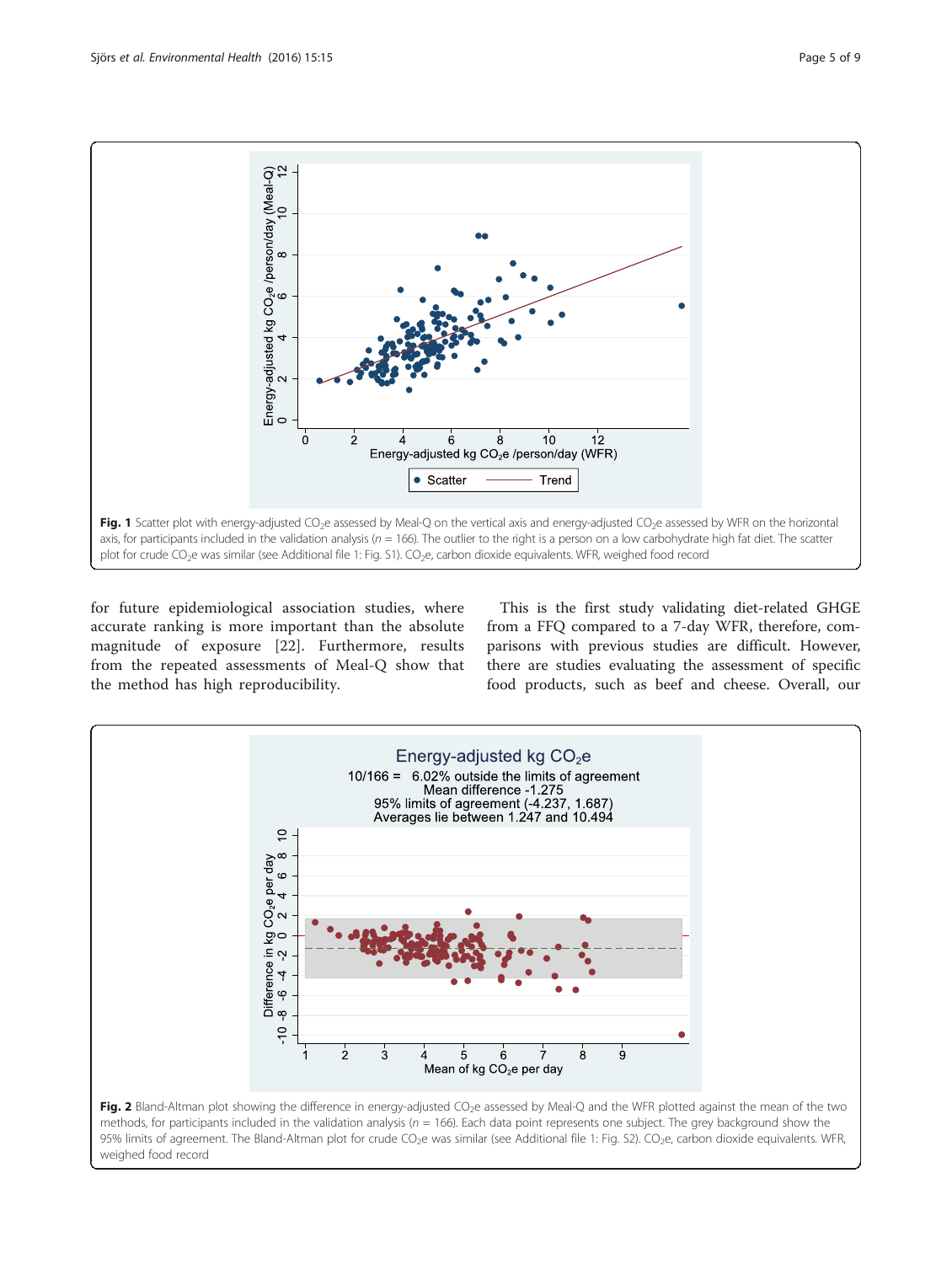|                                            | Crude (95 % CI)     | Energy-adjusted (95 % CI) | Energy-adjusted and deattenuated (95 % CI) |
|--------------------------------------------|---------------------|---------------------------|--------------------------------------------|
| Pearson corr. coefficients <sup>a, D</sup> | 0.56(0.46, 0.66)    | $0.67$ (0.59, 0.76)       | 0.68(0.59, 0.76)                           |
| Spearman corr. coefficients <sup>b</sup>   | 0.56(0.44, 0.67)    | 0.69(0.61, 0.77)          | 0.70(0.61, 0.77)                           |
| Intraclass corr, coefficients <sup>c</sup> | $0.72$ (0.60, 0.81) | $0.81$ $(0.73, 0.87)$     |                                            |

<span id="page-5-0"></span>**Table 3** Pearson, Spearman and intraclass correlation coefficients of daily  $CO<sub>2</sub>e$ 

Pearson correlation coefficients and Spearman correlation coefficients of daily CO<sub>2</sub>e between Meal-Q and the WFR. Intraclass correlation coefficients of daily CO<sub>2</sub>e between first and second Meal-Q

 $CO<sub>2</sub>e$  Carbon dioxide equivalents, WFR Weighed food record

Log transformed data. <sup>b</sup>Validity analyses,  $n = 166$ . <sup>c</sup>Reproducibility analyses,  $n = 87$ 

results regarding diet-related GHGE are in line with results from validation studies on food products that are associated with high GHGE with regards to correlation coefficients, Bland-Altman plots, classification into the same or adjacent quintile and reproducibility [\[28](#page--1-0)–[32\]](#page--1-0).

To validate a new dietary assessment method is a challenge since the methods used differ from each other in several ways and perfect agreement between the two methods cannot be expected. Simultaneously, it is these inherent differences that make them suitable for validation studies, due to their largely independent errors. Meal-Q is a short user-friendly web-questionnaire that assesses habitual dietary intake retrospectively during the past few months, and only takes, on average, about 17 min to complete [[14\]](#page--1-0). It takes advantage of an interactive design with extensive skip patterns, pre-defined food items and intake frequencies, uses standard portion sizes for most items, and only offers limited possibilities to personalize portion size for cooked dishes using photos. WFR on the other hand, aims to assess the total consumption of food and beverages during seven specific days. The dietary assessment is prospective, openended and personalized, but the participation burden is high, as the participants need to weigh and record everything they consume for a week. Given how different the two methods are, one would expect the estimates of the absolute diet-related GHGE to differ. This is also confirmed in the plots, where the energy-adjusted Bland-Altman plot shows that Meal-Q underestimates  $CO<sub>2</sub>e$ compared to WFR. Also, the underestimation increased as  $CO<sub>2</sub>e$  increased. There could be several reasons to why Meal-Q underestimates higher emissions, such as limited number of food items, that the largest intake

frequencies were not high enough, that the portion sizes shown in the photos were too small or that the standard portion sizes used for the rest of the food items were too small to accurately assess the intake for some people. However, the data from the FFQ in epidemiological studies is used to rank individuals according to their exposure to enable risk comparisons between exposure groups, and the ranking of individuals according to their  $CO<sub>2</sub>e$  showed good agreement in the present study. In future epidemiological studies, Meal-Q will be used to assess diet-related  $CO<sub>2</sub>e$  and rank individuals with regard to their  $CO<sub>2</sub>e$ . The prevalence of various health outcomes will thereafter be compared between groups with food habits that contribute to high and low levels of  $CO<sub>2</sub>e$ , respectively, in order to study if climatefriendly food habits are also healthy food habits.

The study benefits from having LCA data for a large number of food items. Although there are inevitable uncertainties with LCA data, we have similar system boundaries for all food items. Also, as suggested by a recent review [[33](#page--1-0)], we corrected the LCA values for weight change during food preparation, for example making the  $CO<sub>2</sub>e$  for rice correspond to cooked instead of dry rice, and compensated for unavoidable as well as avoidable food losses both before and after food preparation. To separate the contribution of  $CO<sub>2</sub>e$  from different meats, Meal-Q included questions on how often the participants consume the following meat products: chicken, beef, pork, ground meat dishes, bacon, lamb and game, offal, and hamburgers, respectively. Moreover, for ground meat dishes, such as meatballs, we used a mix of beef and pork based on standard recipes from the Swedish food composition database.

**Table 4** CO<sub>2</sub>e assessed by first and second Meal-Q for participants in the reproducibility analysis

|                         | Crude kg $CO2e$ per day |        |        | Energy-adjusted kg $CO2e$ per day |        |        |  |
|-------------------------|-------------------------|--------|--------|-----------------------------------|--------|--------|--|
|                         | Mean                    | Median | (IQR)  | Mean                              | Median | (IQR)  |  |
| First Meal-Q            | 3.86                    | 3.55   | (2.20) | 3.86                              | 3.58   | (1.87) |  |
| Second Meal-Q           | 3.87                    | 3.64   | (2.06) | 3.87                              | 3.37   | (1.94) |  |
| Difference <sup>a</sup> | 0.01                    | 0.01   |        | 0.01                              | 0.04   |        |  |

Crude and energy-adjusted daily mean, median and IQR of daily CO<sub>2</sub>e assessed by first and second Meal-Q for participants in the reproducibility analysis (n = 87)<br>IOR Interguartile range. CO<sub>2</sub>e Carbon dioxide equivalents IQR Interquartile range, CO<sub>2</sub>e Carbon dioxide equivalents<br><sup>a</sup>Individual differences between the first and second Meal-Q. There was no statistically significant difference in CO<sub>2</sub>e between first and second Meal-Q. Crude P

0.58, energy-adjusted  $P = 0.49$ , for Wilcoxon signed rank test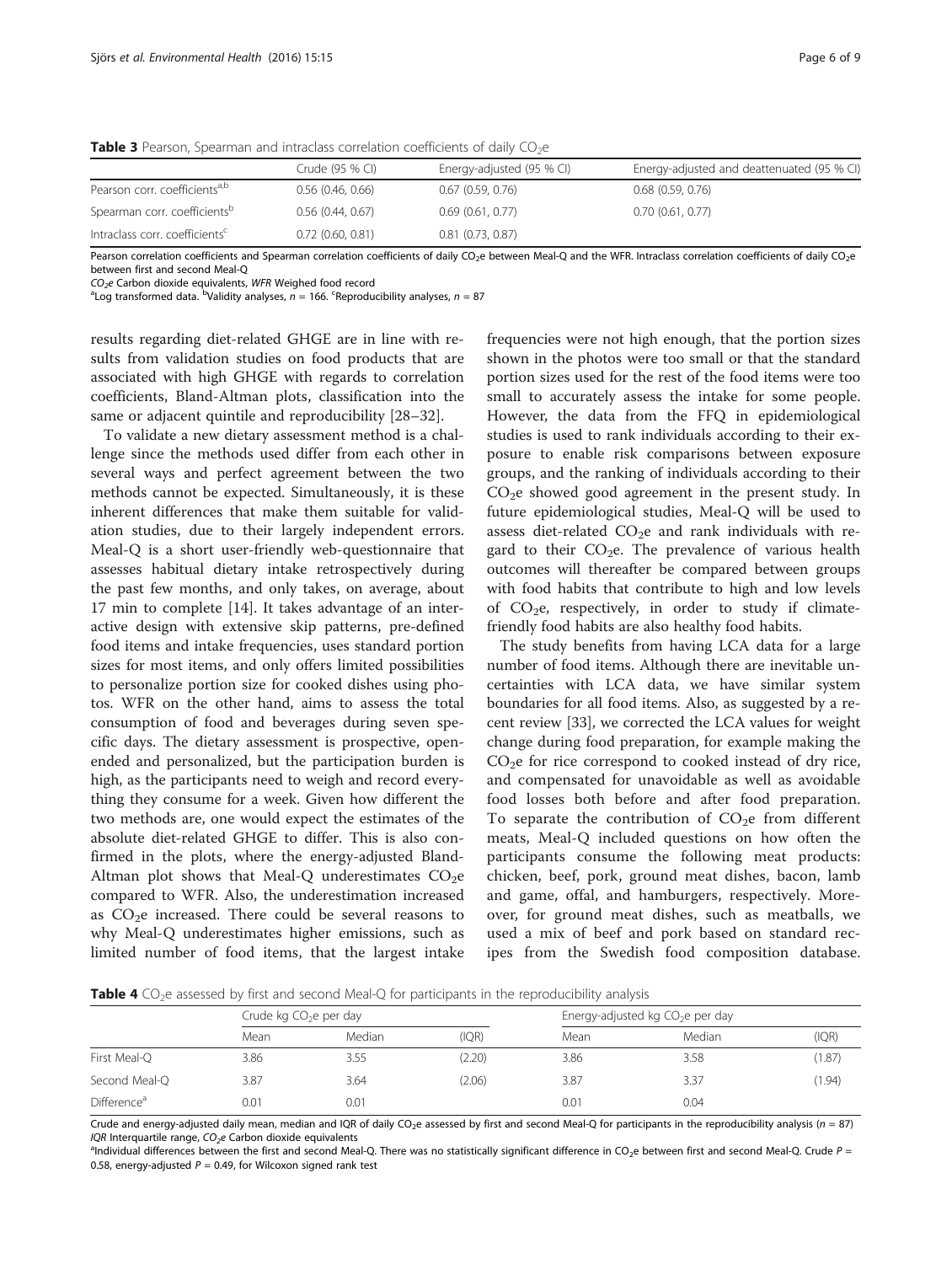<span id="page-6-0"></span>

Dairy products included in the questionnaire were milk, yoghurt, hot cocoa, cheese (hard and soft, respectively), ice cream, and dishes rich in dairy products such as pancakes and pizza. One uncertainty lies in the handling of mixed dishes, such as lasagna. All mixed dishes were divided into up to three main food products or groups and the  $CO<sub>2</sub>e$  values were weighted based on these. We have not evaluated the sensitivity of this approach and it is a potential source of bias. However, we estimated that the three main food products or groups in mixed dishes would be sufficient to assign an average LCA value.

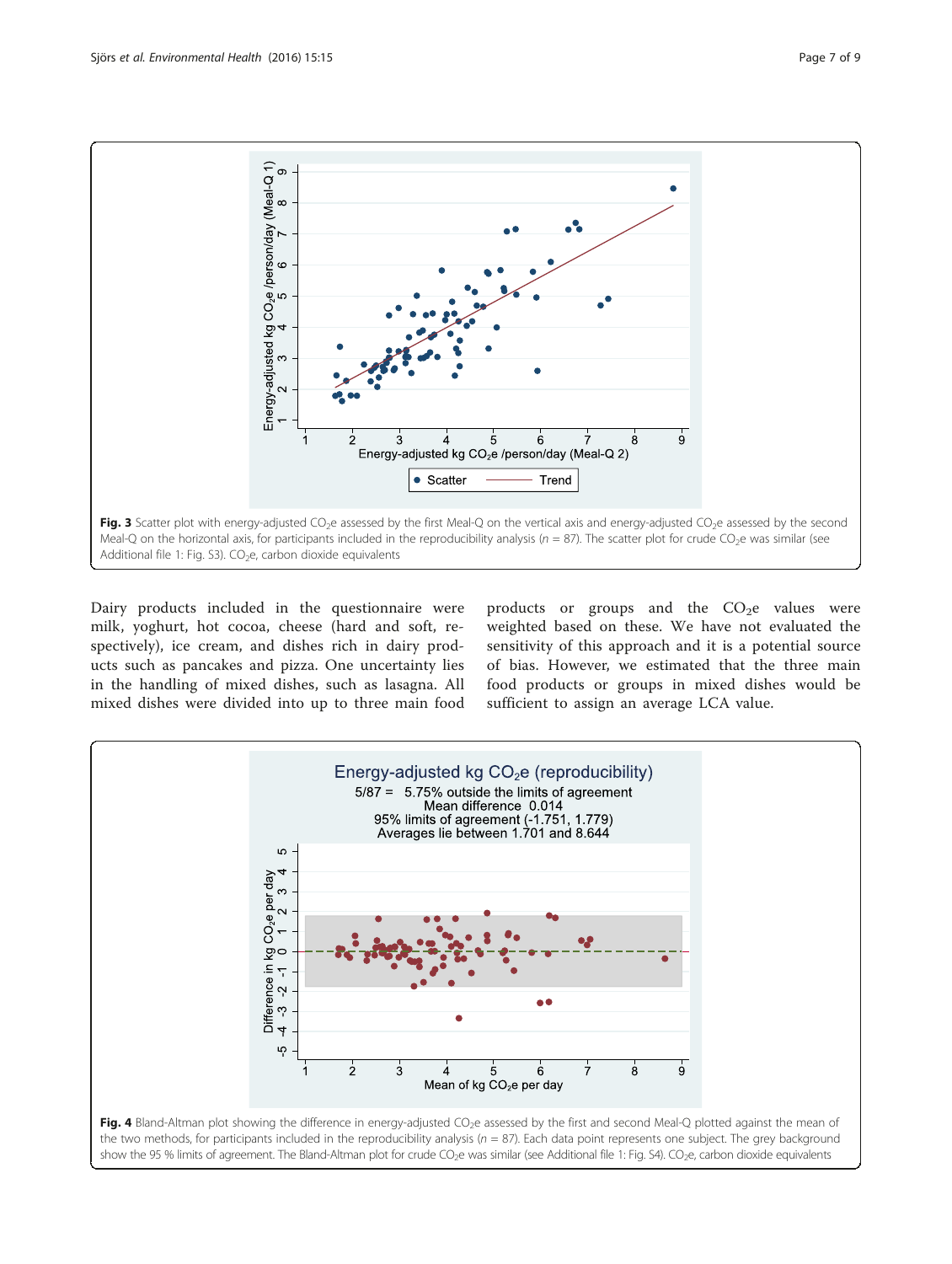<span id="page-7-0"></span>Strengths in the study include its large sample size, only a few dropouts and high compliance with all parts of the study. Acknowledging that the participants were self-selected, highly educated, mainly female and that several had a background in nutrition, they were likely more motivated to be precise and complete the study than a random sample of the population would have been. Even though this contributes positively to the internal validity, it may decrease the external validity, i.e. the ability to generalize to the whole Swedish population. The short time period between the first and second Meal-Q makes changes in participant's dietary habits less likely. However, if participants remembered their earlier answers, then reproducibility may have been overestimated. Also, true changes in dietary intake cannot be separated from measurement errors in reproducibility analyses [[22\]](#page--1-0). While a low reproducibility would be a clear sign that the questionnaire is unsuitable to measure long-term intake, a high reproducibility does not prove correctness of the questionnaire, seeing that it may be as a result of correlated errors in the first and second administration of the questionnaire. Moreover, both Meal-Q and the WFR were web-based which enhance the quality of the data due to reduction of coding errors and missing data. Also, assessment of physical activity made us able to identify and exclude underreporters of energy.

Here we present two types of correlation coefficients, although, their use in validation studies is disputed due to the risk of being misleading since they measure the linear relationship between two methods rather than the absolute agreement between them [[22](#page--1-0)]. Therefore, to give a more nuanced picture, we also included Bland-Altman plots and scatter plots, along with crossclassification analyses.

Recent studies estimated diet-related GHGE using FFQs in the European Prospective Investigation into Cancer and Nutrition (EPIC) cohort [\[34](#page--1-0), [35](#page--1-0)] and the Adventist Health Study 2 [[36\]](#page--1-0). This is an emerging line of research and highlights the need for dietary assessment methods validated specifically with regards to  $CO<sub>2</sub>e$ .

## **Conclusions**

This is the first study validating the assessment of dietrelated GHGE by a short FFQ. The results suggest that Meal-Q is a useful tool for studying the link between diet and  $CO<sub>2</sub>e$  in future epidemiological studies.

## Additional file

[Additional file 1: Table S1.](dx.doi.org/10.1186/s12940-016-0110-7) Data from life cycle assessment (LCA) studies expressed as carbon dioxide equivalents (CO<sub>2</sub>e) per kg of food product. Fig. S1. Scatter plot with crude  $CO<sub>2</sub>e$  assessed by Meal-Q on the vertical axis and crude CO<sub>2</sub>e assessed by WFR on the horizontal axis, for participants included in the validation analysis. Fig. S2. Bland-Altman plot showing the difference in crude CO<sub>2</sub>e assessed by Meal-Q and the WFR plotted against the mean of the two methods, for participants included in the validation analysis. Fig.  $S3$ . Scatter plot with crude CO<sub>2</sub>e assessed by the first Meal-Q on the vertical axis and crude  $CO<sub>2</sub>e$  assessed by the second Meal-Q on the horizontal axis, for participants included in the reproducibility analysis. Fig. S4. Bland-Altman plot showing the difference in crude CO<sub>2</sub>e assessed by the first and second Meal-Q plotted against the mean of the two methods, for participants included in the reproducibility analysis. (DOCX 56 kb)

#### Abbreviations

CO<sub>2</sub>e: Carbon dioxide equivalents; FFQ: Food frequency questionnaire; GHGE: Greenhouse gas emission; GWP: Global warming potential; LCA: Life cycle assessment; PAL: Physical activity level; WFR: Weighed food record.

#### Competing interests

The authors declare that they have no competing interests.

#### Authors' contributions

CS and FH were responsible for collection of LCA data; KB, OB and SER for development and validation of the nutrient calculation program MealCalc;  $CS$  for calculation of  $CO<sub>2</sub>e$ ; AS, CS and KB for statistical analyses and interpretation of results. CS and KB drafted the manuscript and all authors read and approved the final manuscript.

#### Acknowledgements

We thank the participants in the validation study; Elisabeth Möller and Stephanie Bonn for contributions during data collection; Sandra Ekström for invaluable help during calculation of  $CO<sub>2</sub>e$  and Annika Tillander for statistical support. This work was supported by grants from the Swedish Research Council and The Alpro Foundation. This manuscript has been subjected to review by The Alpro Foundation and approved for publication.

#### Author details

<sup>1</sup>Department of Medical Epidemiology and Biostatistics, Karolinska Institutet, SE-171 77 Stockholm, Sweden. <sup>2</sup>Current address: Department of Nutrition Harvard T.H. Chan School of Public Health, Boston, MA, 02115, USA. <sup>3</sup>KTH -Royal Institute of Technology, School of Computer Science and Communication, SE-100 44 Stockholm, Sweden. <sup>4</sup> Stanford Graduate School of Education, Stanford, CA, USA. <sup>5</sup>Department of Energy and Environment Chalmers University of Technology, SE-412 96 Gothenburg, Sweden. <sup>6</sup>Stanford Prevention Research Center, Stanford School of Medicine, Stanford USA.

#### Received: 22 August 2015 Accepted: 28 January 2016 Published online: 09 February 2016

#### References

- 1. Wirsenius S, Hedenus F, Mohlin K. Greenhouse gas taxes on animal food products: rationale, tax scheme and climate mitigation effects. Clim Chang. 2011;108(1–2):159–84. doi[:10.1007/s10584-010-9971-x](http://dx.doi.org/10.1007/s10584-010-9971-x).
- 2. Hedenus F, Wirsenius S, Johansson DJA. The importance of reduced meat and dairy consumption for meeting stringent climate change targets. Clim Chang. 2014;124(1–2):79–91. doi:[10.1007/s10584-014-1104-5](http://dx.doi.org/10.1007/s10584-014-1104-5).
- 3. Macdiarmid JI, Kyle J, Horgan GW, Loe J, Fyfe C, Johnstone A, et al. Sustainable diets for the future: Can we contribute to reducing greenhouse gas emissions by eating a healthy diet? Am J Clin Nutr. 2012;96(3):632–9. doi[:10.3945/ajcn.112.038729.](http://dx.doi.org/10.3945/ajcn.112.038729)
- 4. Friel S, Barosh LJ, Lawrence M. Towards healthy and sustainable food consumption: an Australian case study. Public Health Nutr. 2014;17(5):1156–66. doi:[10.1017/s1368980013001523.](http://dx.doi.org/10.1017/s1368980013001523)
- 5. van Dooren C, Marinussen M, Blonk H, Aiking H, Vellinga P. Exploring dietary guidelines based on ecological and nutritional values: A comparison of six dietary patterns. Food Policy. 2014;44(0):36–46. [http://dx.doi.org/10.1016/j.](http://dx.doi.org/10.1016/j.foodpol.2013.11.002) [foodpol.2013.11.002](http://dx.doi.org/10.1016/j.foodpol.2013.11.002).
- 6. Van Kernebeek HRJ, Oosting SJ, Feskens EJM, Gerber PJ, De Boer IJM. The effect of nutritional quality on comparing environmental impacts of human